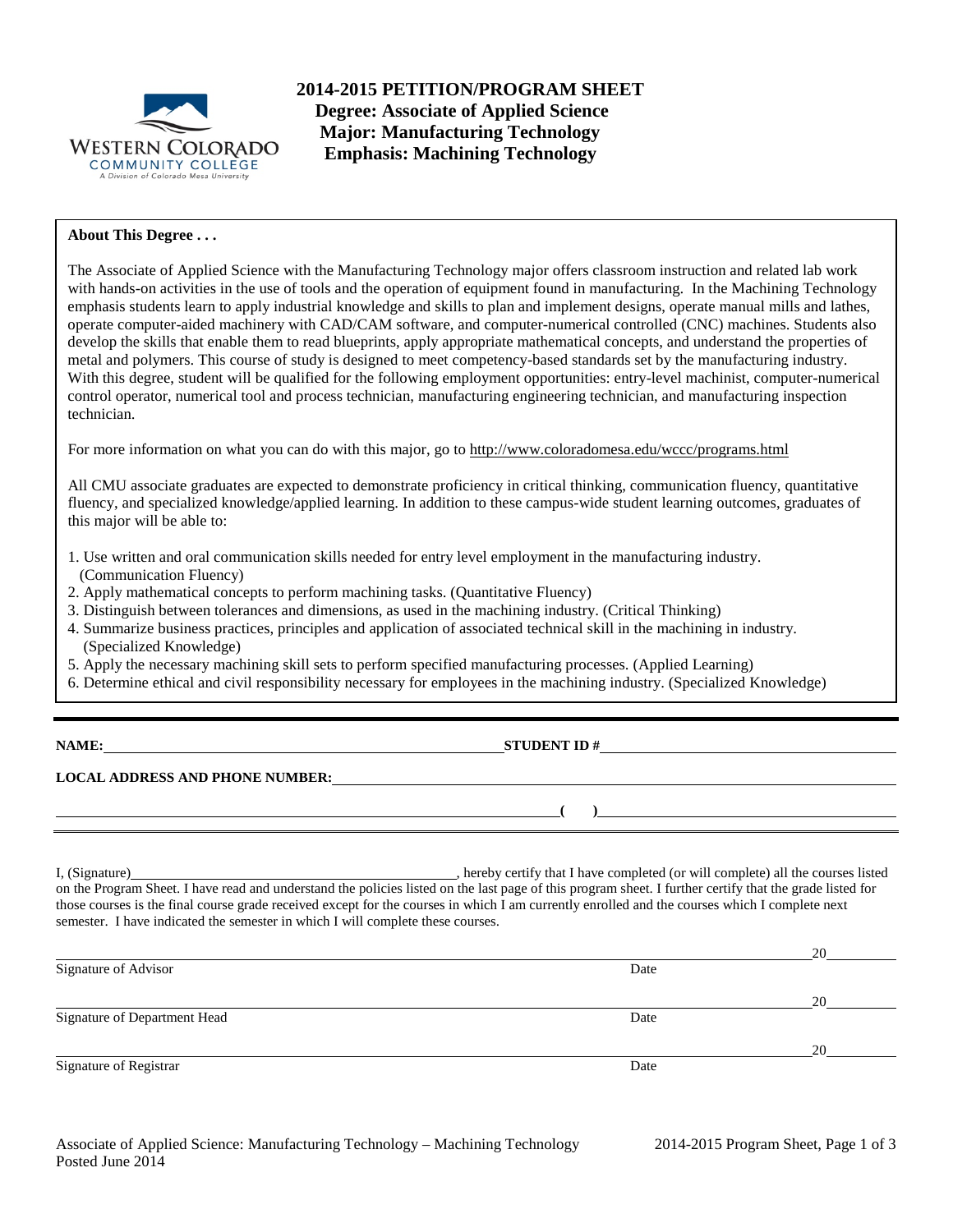## **Students should work closely with a faculty advisor when selecting and scheduling courses prior to registration.**

Degree Requirements:

education requirement.

- 69 semester hours total (A minimum of 16 taken at CMU in no fewer than two semesters)
- 2.00 cumulative GPA or higher in all CMU coursework and a "C" or better must be achieved in coursework toward major content area.
- Pre-collegiate courses (usually numbered below 100) cannot be used for graduation.
- A student must follow the CMU graduation requirements either from 1) the program sheet for the major in effect at the time the student officially declares a major; or 2) a program sheet for the major approved for a year subsequent to the year during which the student officially declares the major and is approved for the student by the department head. Because a program may have requirements specific to the degree, the student should check with the faculty advisor for additional criteria. It is the student's responsibility to be aware of, and follow, all requirements for the degree being pursued. Any exceptions or substitutions must be approved by the student's faculty advisor and Department Head.
- When filling out the program sheet a course can be used only once.
- See the "Undergraduate Graduation Requirements" in the catalog for additional graduation information.

**GENERAL EDUCATION REQUIREMENTS** (Minimum 15 semester hours) See the current catalog for a list of courses that fulfill the requirements below. If a course is on the general education list of options and a requirement for your major, you must use it to fulfill the

major requirement and make a different selection within the general

| Course No Title                                                                |   | Sem.hrs Grade Term/Trns |
|--------------------------------------------------------------------------------|---|-------------------------|
| <b>Communication</b> (6 semester hours)                                        |   |                         |
| <b>ENGL 111 English Composition</b>                                            | 3 |                         |
| <b>ENGL 112 English Composition</b>                                            | 3 |                         |
| $-OR-$                                                                         |   |                         |
| <b>ENGL 111 English Composition and</b>                                        | 3 |                         |
| SPCH 101 Interpersonal Communication or                                        | 3 |                         |
| SPCH 102 Speechmaking                                                          | 3 |                         |
| Mathematics: Minimum Math 107 Career Mathematics (Minimum 3<br>semester hours) |   |                         |
|                                                                                | 3 |                         |
| Social Sciences, Natural Science, Fine Arts or Humanities or                   |   |                         |

**Selected Applied Studies Courses\* (**Minimum 6 semester hours) \_\_\_\_\_\_ \_\_\_\_ \_\_\_\_\_\_\_\_\_\_\_\_\_\_\_\_\_\_\_\_\_\_\_\_ 3 \_\_\_\_\_ \_\_\_\_\_\_\_\_

| Course No Title |  | Sem.hrs Grade Term/Trns |  |
|-----------------|--|-------------------------|--|
|                 |  |                         |  |
|                 |  |                         |  |

# **OTHER LOWER DIVISION REQUIREMENTS**

|                 | <b>Wellness</b> (2 semester hours) |  |  |
|-----------------|------------------------------------|--|--|
| <b>KINE 100</b> | Health and Wellness                |  |  |
| KINA 1          |                                    |  |  |

#### **ASSOCIATE OF APPLIED SCIENCE: MANUFACTURING TECHNOLOGY \_ MACHINING TECHNOLOGY COURSE REUQIREMENTS**

(52 semester hours)

| <b>Core Classes</b> |
|---------------------|
|                     |

| Introduction to Computers      | 1 |                                                                         |
|--------------------------------|---|-------------------------------------------------------------------------|
| <b>CAD</b> Mechanical          | 3 |                                                                         |
| Introduction to Manufacturing  | 2 |                                                                         |
| Print Reading/Sketching        | 2 |                                                                         |
| Geometric Tolerancing          |   |                                                                         |
| Introduction to Machine Shop   | 3 |                                                                         |
| Machine Technology I           | 4 |                                                                         |
| Machine Technology II          | 4 |                                                                         |
| Machine Technology III         | 4 |                                                                         |
| <b>Job Shop Machining II</b>   | 3 |                                                                         |
|                                |   |                                                                         |
| <b>Practical Applications</b>  | 3 |                                                                         |
| <b>CNC</b> Applications        | 3 |                                                                         |
|                                |   |                                                                         |
| Numerical Control              |   |                                                                         |
| Machining II                   | 3 |                                                                         |
| Properties of Materials        |   |                                                                         |
| Intro to Statistical Processes | 2 |                                                                         |
|                                | 3 |                                                                         |
| Introduction to Welding        | 3 |                                                                         |
| Concepts of Physics            | 3 |                                                                         |
|                                |   |                                                                         |
|                                |   | Numerical Control Machining I 3<br><b>Industry Employment Practices</b> |

\_\_\_\_\_\_ \_\_\_\_ \_\_\_\_\_\_\_\_\_\_\_\_\_\_\_\_\_\_\_\_ \_\_\_\_ \_\_\_\_\_ \_\_\_\_\_\_\_\_

### **Electives: (**3 semester hours)

\*Please see your advisor for requirements specific to this program.